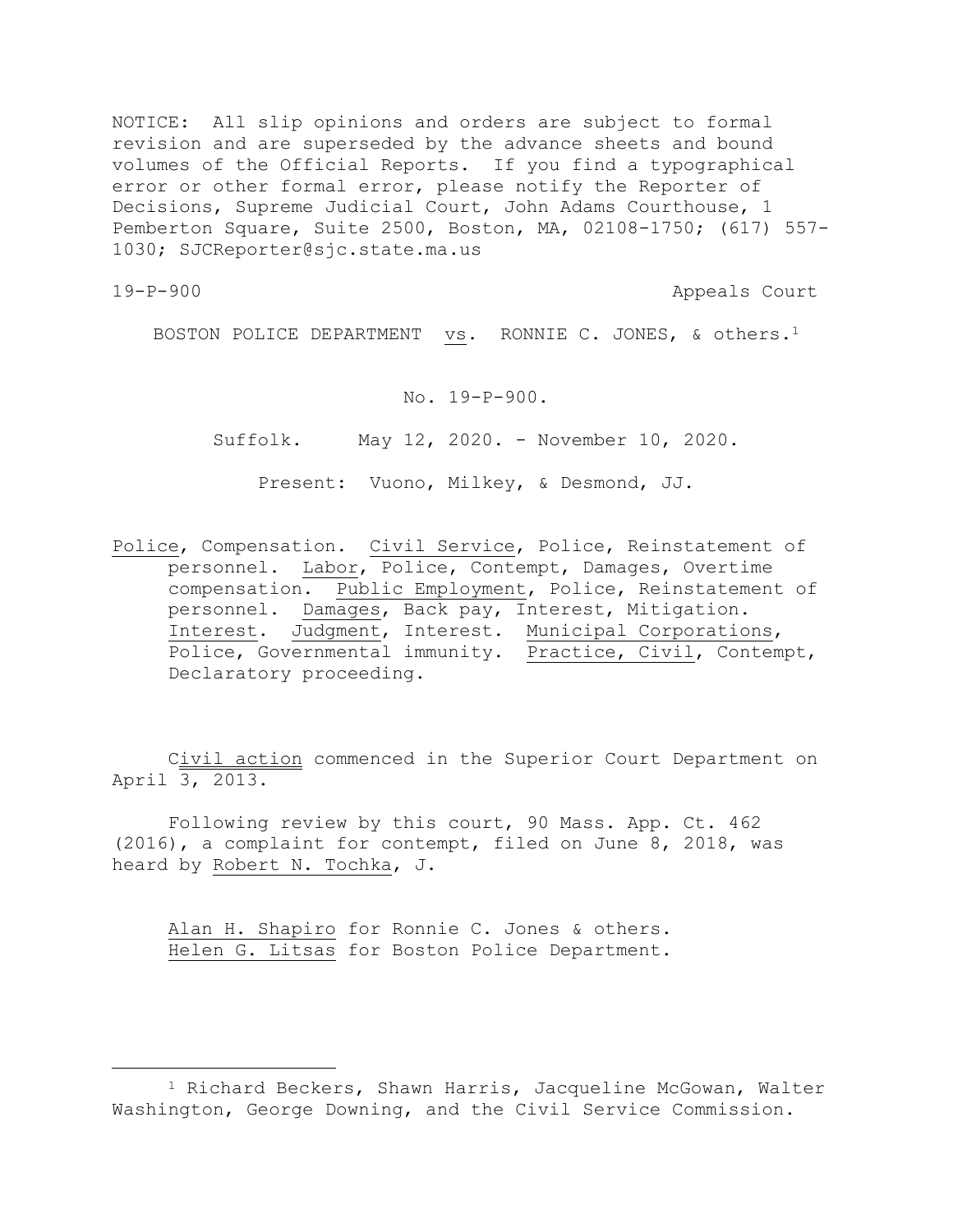VUONO, J. This case is before us for the second time. It began nearly two decades ago when ten Boston police officers were discharged from the Boston police department (department) after samples of their hair tested positive for cocaine.<sup>2</sup> The officers appealed from the termination of their employment to the Civil Service Commission (commission). In 2013, the commission upheld the discharges of four of the officers and determined that the remaining six officers, Ronnie C. Jones, Richard Beckers, Shawn Harris, Jacqueline McGowan, Walter Washington, and George Downing, the plaintiffs in this contempt case (officers), were entitled to reinstatement without loss of compensation or benefits. The commission's decision was affirmed with slight modifications by a judge of the Superior Court in an order dated October 6, 2014.3 We affirmed that judgment in a decision released on October 7, 2016. See Thompson v. Civil Serv. Comm'n, 90 Mass. App. Ct. 462 (2016).<sup>4</sup> Thereafter, a second round of litigation ensued.

a<br>B

<sup>4</sup> A full description of the procedural history and factual background relating to the discharges and the commission's decision is set forth in our prior decision and need not be repeated here.

<sup>2</sup> The officers were discharged between 2001 and 2007.

<sup>&</sup>lt;sup>3</sup> The judge ordered that each of the six officers receive back pay retroactive to the date of his or her discharge and not to the date of the first hearing before the commission as the commission had ordered.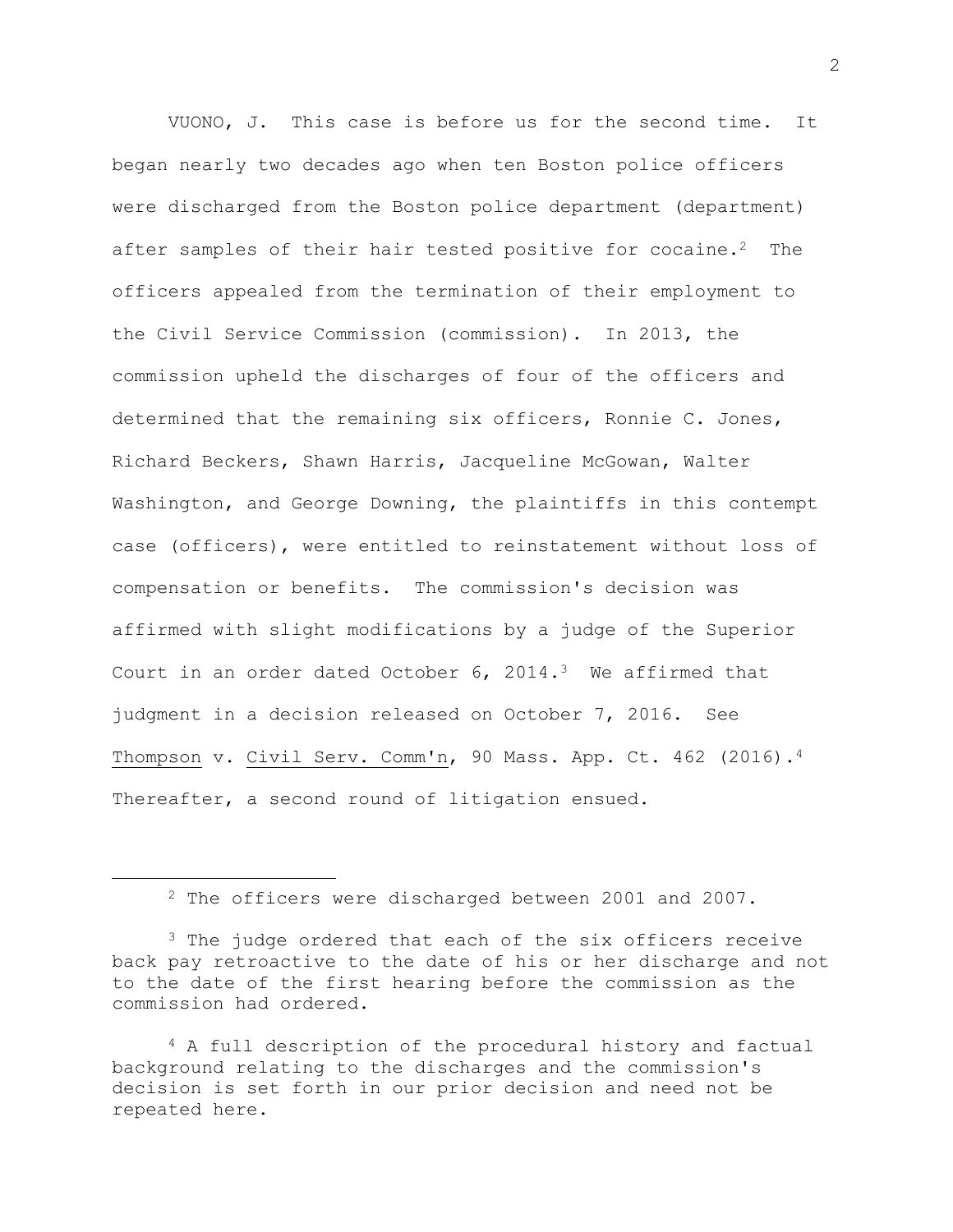Despite extensive negotiations, the parties failed to agree on the appropriate remedy. Ultimately, the officers brought an action for civil contempt, see Mass. R. Civ. P. 65.3, as appearing in 386 Mass. 1244 (1982). As we discuss in more detail later, the parties identified several legal issues in dispute regarding the calculation of back pay and benefits, and they asked a judge of the Superior Court to resolve those issues based on stipulated facts. In a detailed memorandum of decision, the judge addressed each issue. A judgment in accordance with that memorandum entered. Not content with the judge's rulings, and still not able to reach an agreement, both sides appealed from that judgment.<sup>5</sup>

a<br>B

<sup>5</sup> This case comes to us in an unusual posture. Although the plaintiffs filed a complaint for civil contempt, ultimately, they did not request that the department be held in contempt. Instead, the parties subsequently asked the judge to resolve certain questions on which they could not agree. To the extent that the department, by agreement with the officers, asked the judge to remove uncertainty and clarify its legal duties under the prior judgment, this action resembles an action for a declaratory judgment. Passing over the propriety of the manner in which the parties proceeded, the issues have been fully briefed and the logical choice at this point is to treat the judge's decision as a declaration of the parties' rights and duties. As a result, and because the judge's decision is based solely on documentary evidence and the construction of applicable statutes, our review is de novo. See Erickson v. Clancy Realty Trust, 88 Mass. App. Ct. 809, 810 (2016) ("we review [the trial judge's] decision as to questions of law, and questions of fact based entirely on documents, de novo"). See also Bank of N.Y. Mellon v. Morin, 96 Mass. App. Ct. 503, 507 (2019).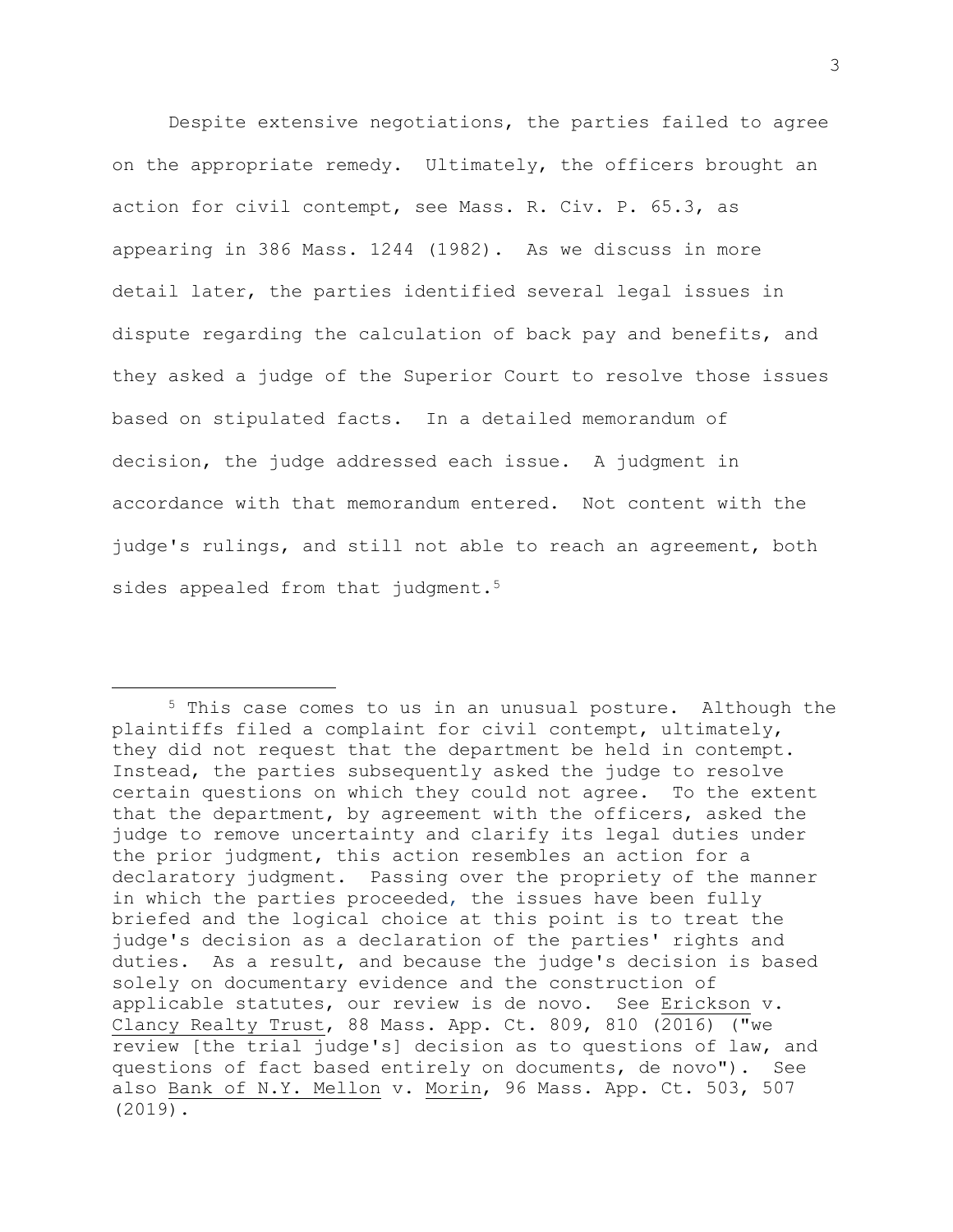Background. We recite only those facts necessary to provide context for our discussion of the issues. Following our decision in Thompson, 90 Mass. App. Ct. 462, Officers Harris, Downing, and Washington were reinstated. These three officers were returned to duty and restored on the active payroll on September 11, 2017. They returned to full duty in April 2018, after they completed the required training. Officer Jones chose to retire, and Officers McGowan and Beckers chose not to return to the department and, at the time of this appeal, were seeking to retire. On February 16, 2018, the department made partial payments consisting of base pay, holiday pay, shift differential, and educational pay to Officers Harris, Downing, Washington, and Jones. The payments included certain contractual buy backs for unused vacation, personal days, and sick leave, but the department did not include any payments for estimated amounts of overtime and detail pay that the officers presumably would have earned during the period when they were unlawfully separated from their employment. In addition, the department deducted wages earned by these officers from their interim employment during the back pay period, including wages earned from second and third jobs and overtime. The department also excluded any compensation for periods where these officers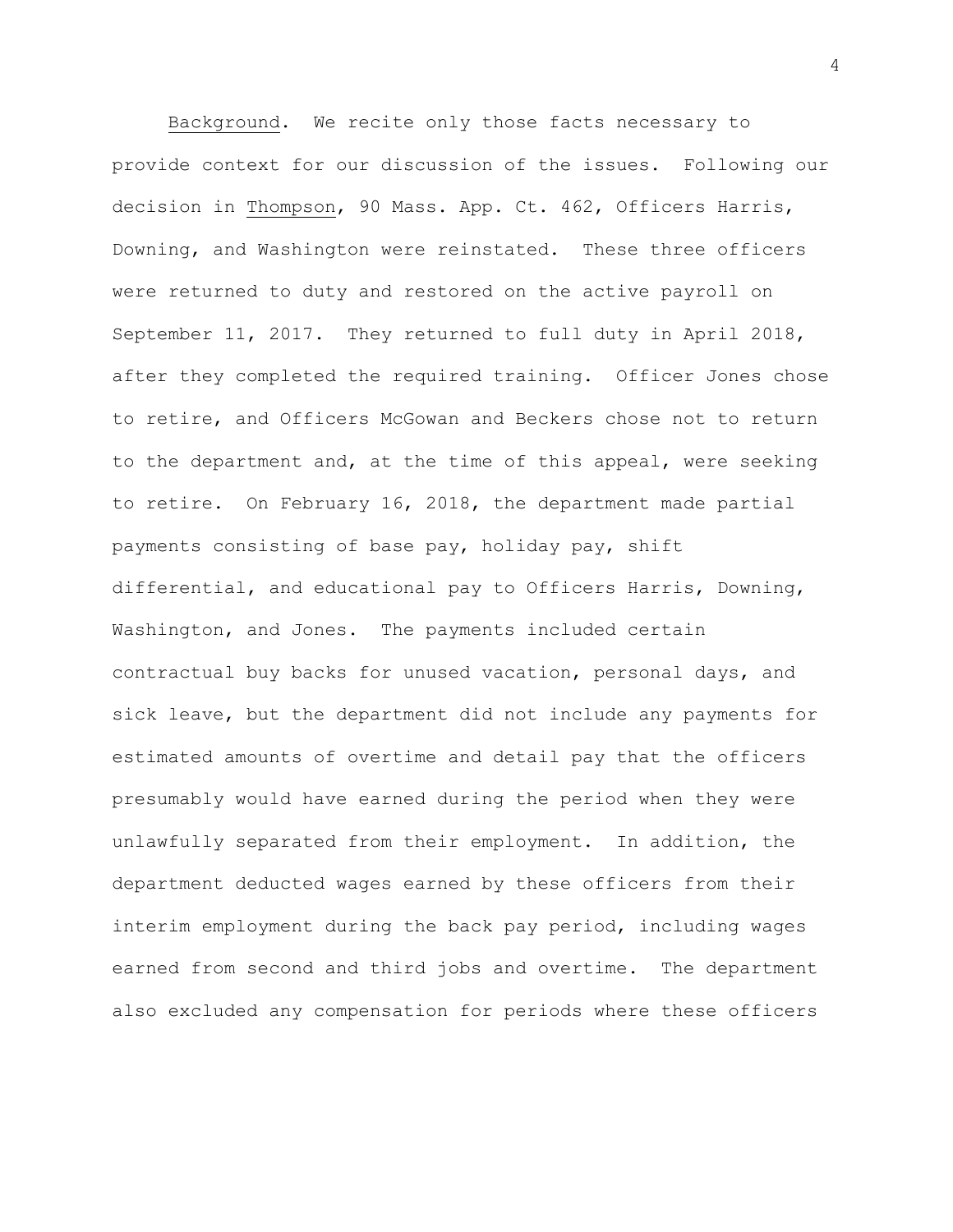were not employed on the ground that they had failed to mitigate their damages.<sup>6</sup>

The department treated Officers Beckers and McGowan differently. It is undisputed that these two officers did not earn any income following the termination of their employment. Several years after he was discharged, in August 2009, Officer Beckers moved to Honduras where he owns and operates a bed and breakfast establishment. He has not made any profit. Since Officer McGowan's discharge, she has provided full-time care for her mother, with whom she lives. The department took the position that Officers Beckers and McGowan were not entitled to any back pay because they did not mitigate their damages by obtaining interim employment.

As previously noted, after the officers filed a complaint for civil contempt, the parties agreed to submit a joint stipulation delineating the issues that required resolution and a joint stipulation of facts. The department also submitted a report prepared by Dr. Christopher Erath, an economist retained by the department to calculate each officer's economic losses as a result of his or her wrongful discharge. Following a nonevidentiary hearing, the judge ruled as follows:

a<br>B

<sup>6</sup> By agreement, the department withheld amounts due to the State Board of Retirement (board) from the payments made to Officers Harris, Downing, Washington, and Jones, and remitted those amounts directly to the board.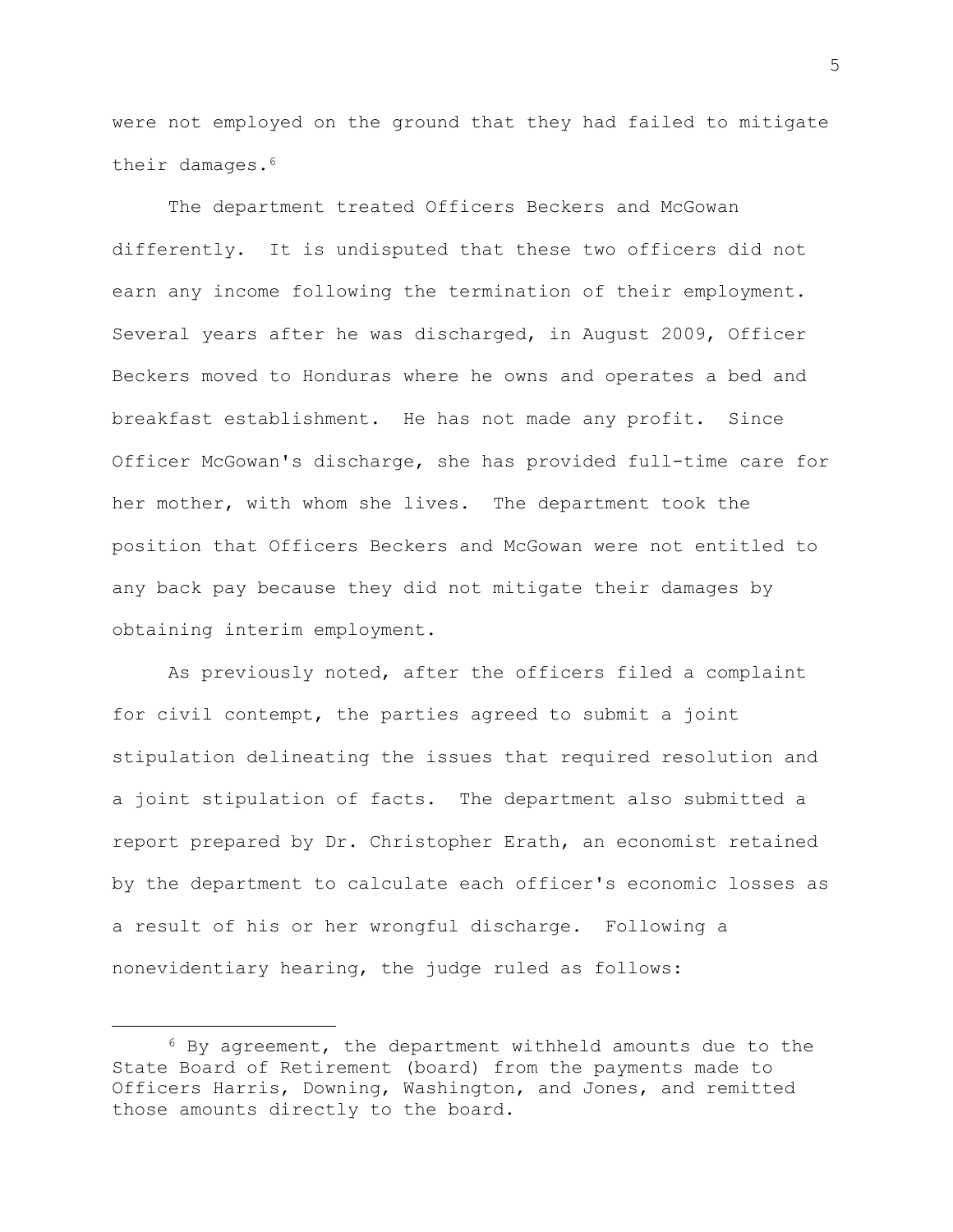"[(1) All six officers] are entitled to back pay for all periods since their Boston Police Department termination . . . . (2) [The department] is not entitled to offset from any back pay awarded to the six officers, any overtime earnings and wages they earned from second and/or third jobs after [the department] terminated them. (3) The six officers' back pay award should not include pay they believe they would have received from overtime pay [or] details. (4) The six officers are entitled to prejudgment interest on back wages from the date they were each terminated. The six officers are not entitled to postjudgment interest. (5) The six officers are not entitled to reimbursement from [the department] for the additional tax burden created after receiving large lump sum payments."

The judge did not calculate the back pay awards and interest.

Discussion. I. The officers' appeal. The officers challenge three aspects of the judge's decision. First, they claim that their back pay awards should include compensation for estimated overtime and detail pay. Second, they assert that they are entitled to postjudgment interest. And third, they argue that they should receive additional compensation to relieve them of the tax burden caused by receiving large lump sums in back pay. We address each issue in turn.

A. Overtime and detail pay. General Laws c. 31, § 43, provides that when the commission or a reviewing court orders the reinstatement of a civil service employee who has been discharged without just cause, "the person concerned shall be returned to his position without loss of compensation or other rights." In prior decisions, we have held that the quoted phrase does not impose an obligation on the government employer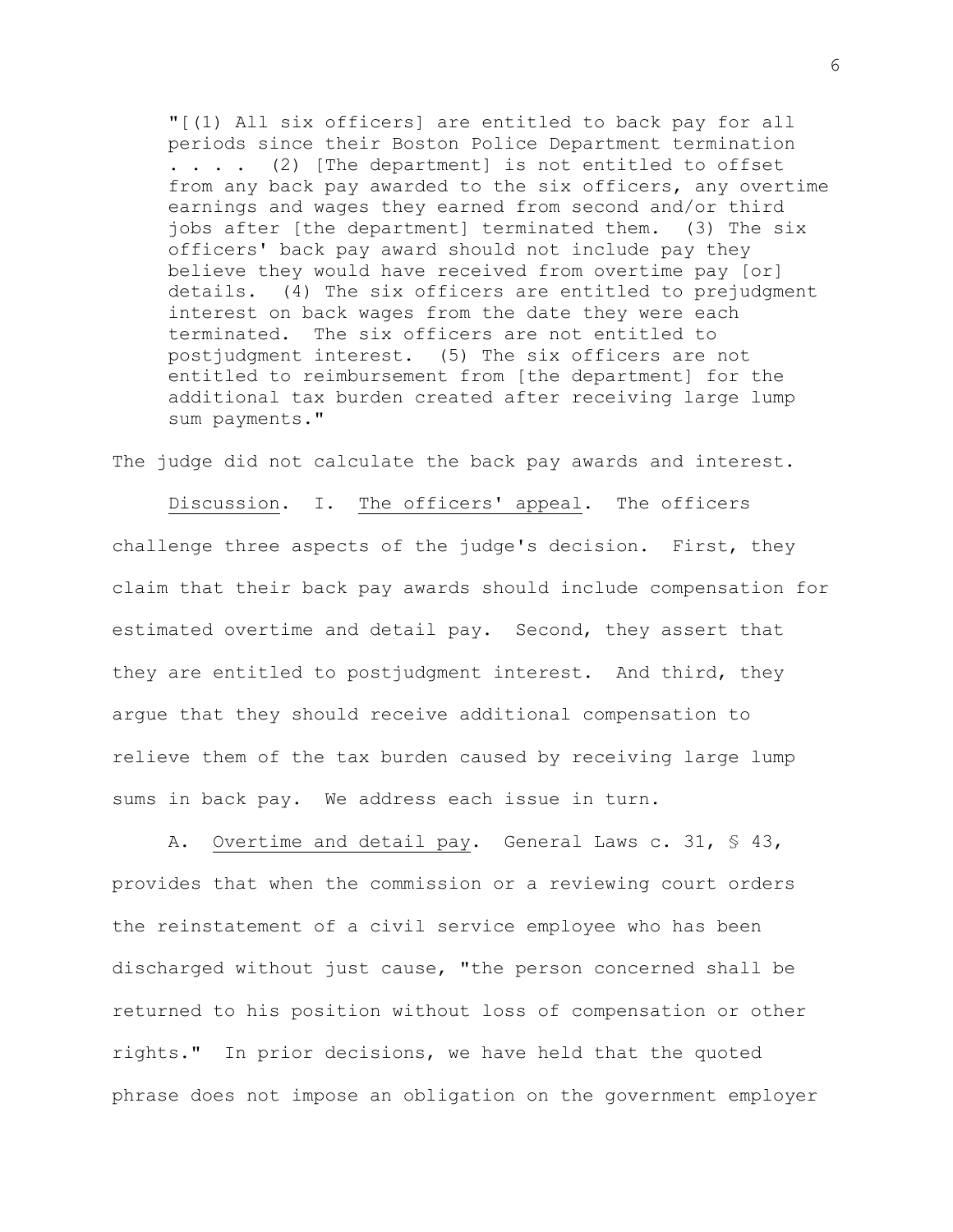to pay more than the employee's salary or base pay as fixed by statute or ordinance. See White v. Boston, 57 Mass. App. Ct. 356, 360 (2003); Selectmen of Framingham v. Municipal Court of Boston, 11 Mass. App. Ct. 659, 660-661 (1981) (interpreting G. L. c. 31, § 44, now appearing as G. L. c. 31, § 43). In Selectmen of Framingham, supra, we held that a police officer who was unlawfully separated from his employment was not entitled to recover pay for special details he could have worked during the period of separation. We reasoned that because the need for extra services was likely to be uncertain, compensation for such pay could not be calculated without speculation. Over twenty years after our decision in Selectmen of Framingham, we decided White. In that case, we relied on our decision in Selectmen of Framingham to conclude that the plaintiff, a police officer who secured reinstatement nearly two years after he was unlawfully barred from returning to his employment with the police department, was entitled to compensation consisting of "straight salary" and not "salary plus assumed overtime and detail pay." White, supra at 357. We specifically considered the question whether overtime and detail pay should be regarded as components of a "make whole" remedy, and we concluded that a government employee may recover base salary but not estimated amounts of overtime and detail pay. See id. at 360. Here, relying on our decisions in Selectmen of Framingham and White,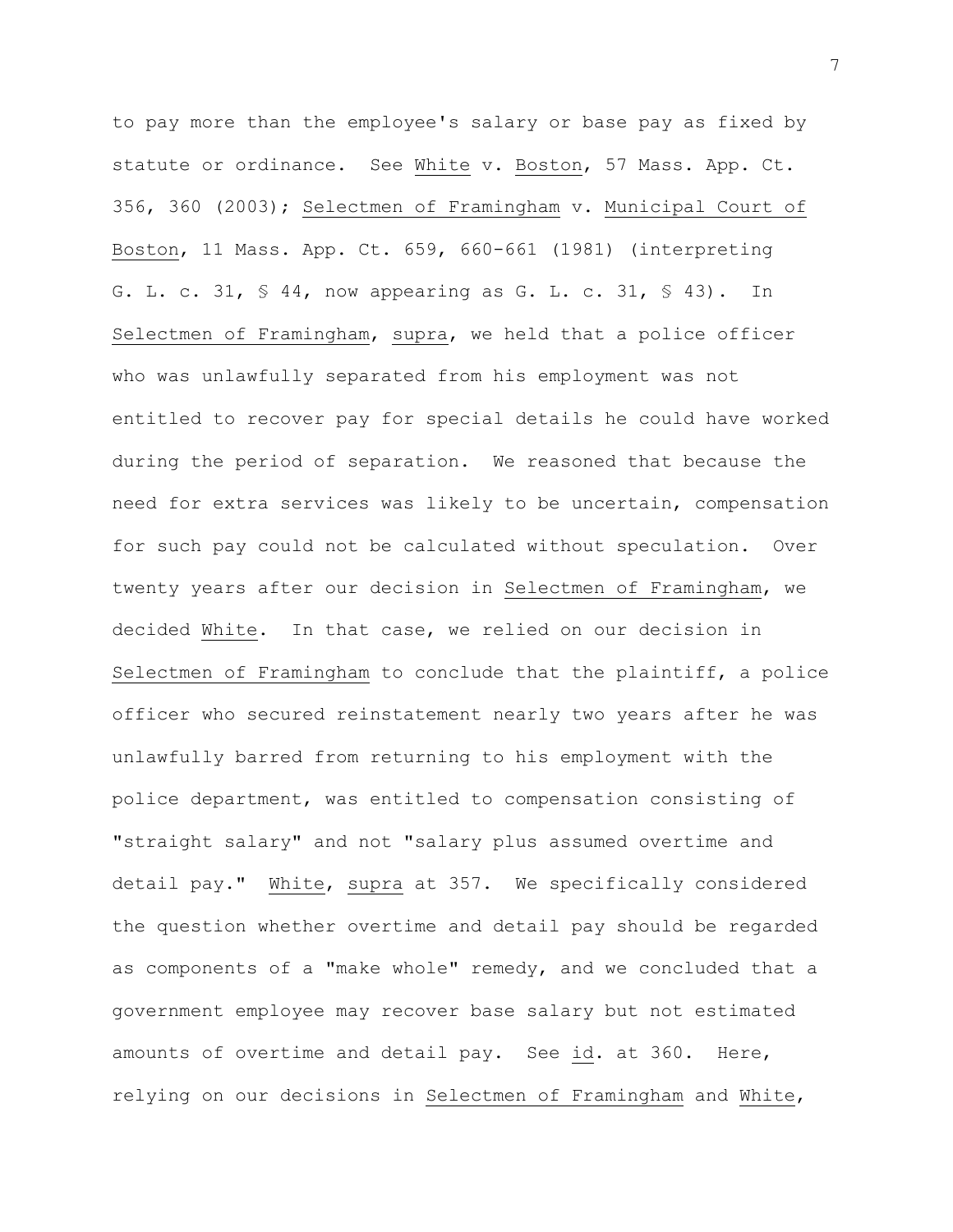the judge concluded that the officers were not entitled to recover overtime and detail pay.

At the core of the officers' claim that their back pay award should include estimated amounts for overtime and paid details is the meaning of the phrase "without loss of compensation or benefits." As the officers acknowledge, we have consistently interpreted that phrase as excluding earnings from potential overtime or paid details. See White, 57 Mass. App. Ct. at 360; Selectmen of Framingham, 11 Mass. App. Ct. at 660- 661. The Legislature has amended G. L. c. 31 several times without attempting to alter our interpretation. "It is a wellsettled rule of statutory interpretation that, when a statute after having been construed by the courts is re-enacted without material change $[,]$  . . . the Legislature . . . is presumed to have adopted the judicial construction put upon it." Hertrais v. Moore, 325 Mass. 57, 61 (1949), quoting Nichols v. Vaughan, 217 Mass. 548, 551 (1914). See Suliveres v. Commonwealth, 449 Mass. 112, 116 (2007). Thus, our interpretation "is supported by legislative approval," Nichols, supra, and, as such, absent an agreement between the parties, we conclude the officers may not recover estimated amounts for overtime and paid details.

In reaching our conclusion, we have not ignored the officers' argument that the circumstances presented here are different than those presented in White. In that case, the

8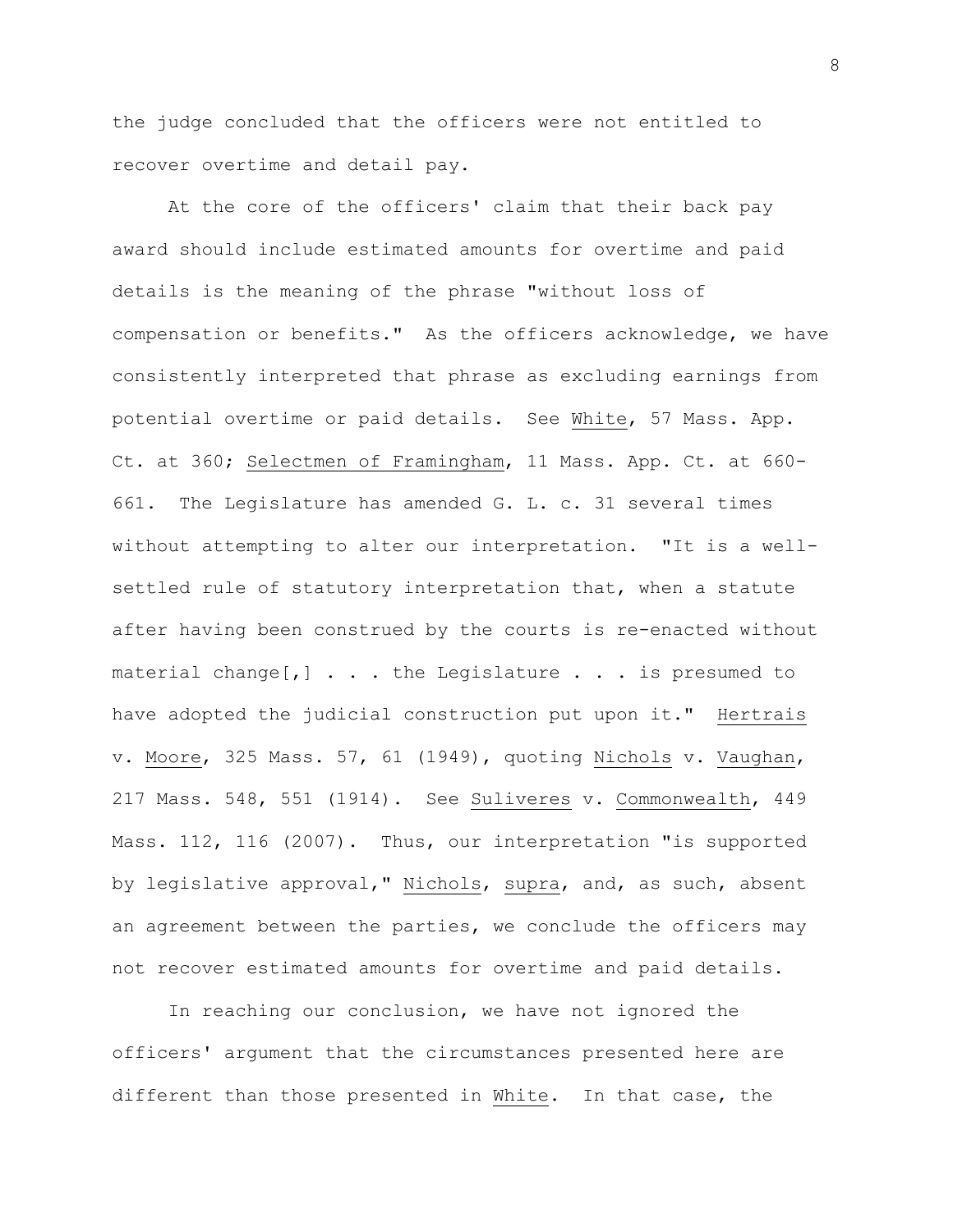period of time for which the officer was entitled to compensation was two years, see White, 57 Mass. App. Ct. at 356, whereas the time period for which the officers are owed compensation here is significantly longer.7 Additionally, we have considered the fact that sophisticated, nonspeculative methods of calculating overtime and detail opportunities exist.<sup>8</sup> Nonetheless, our precedents, coupled with the subsequent legislative history, require us to apply the bright-line rule that estimated overtime and detail pay is to be excluded from a back pay award.9 See White, supra at 360; Selectmen of Framingham, 11 Mass. App. Ct. at 660-661.

wrongfully discharged employee. Id.

i<br>L

<sup>9</sup> Relying on Connolly v. Suffolk County Sheriff's Dep't, 62 Mass. App. Ct. 187 (2004), the officers also argue that the availability of overtime and paid detail is a factual inquiry

<sup>&</sup>lt;sup>7</sup> The officers allege that Beckers is entitled to back compensation for a period of over fourteen years; Downing, over thirteen years; Harris, over fourteen years; Jones, fifteen years; McGowan, over fourteen years; and Washington, over fourteen years.

<sup>8</sup> For example, the National Labor Relations Board suggests a number of methods that can be used to calculate the amount of overtime that a wrongfully discharged employee would have worked during the period of separation. See Nat'l Labor Relations Bd., Case Handling Manual, Part 3: Compliance Proceedings, § 10540 (Aug. 2020), https://www.nlrb.gov/sites/default/files/attachments/pages/node-174/compliance-manual-august-2020.pdf [https://perma.cc/5SW9- SEQK]. These methods include, depending on the circumstances, determining the average earnings of the discharged employee prior to termination; the earnings of comparable employees; or, where the back pay period is brief, the earnings of a replacement employee who filled the position vacated by the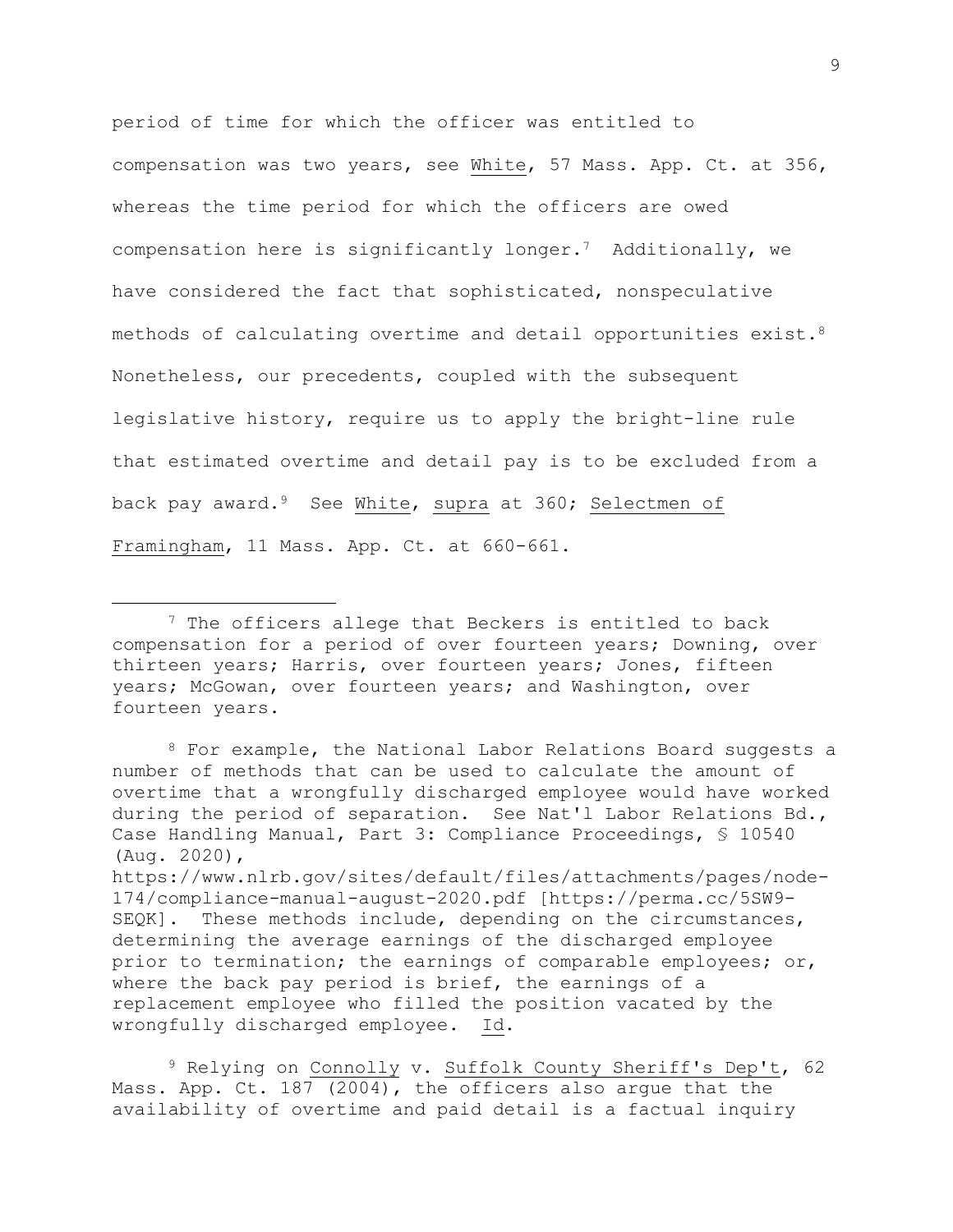B. Postjudgment interest. The judge determined that the officers are not entitled to recover postjudgment interest on their awards of back pay on the ground of sovereign immunity. We agree.

"Municipal liability implicates the doctrine of sovereign immunity, which protects the public treasury from unanticipated money judgments." Todino v. Wellfleet, 448 Mass. 234, 238 (2007). "[E]ntities entitled to sovereign immunity are not liable for interest under G. L. c. 235, § 8, absent an unequivocal statutory waiver." Sheriff of Suffolk County v. Jail Officers & Employees of Suffolk County, 465 Mass. 584, 598 (2013). As the judge correctly observed, "[t]he general rule is that 'the Commonwealth [and a municipality]  $\ldots$  is not liable for postjudgment interest in the absence of a clear statutory waiver of sovereign immunity in that regard,' Sheriff of Suffolk County[,] [supra at] 597, quoting Chapman v. University of Mass. Med. Ctr., 423 Mass. 584, 586 (1996)." See Brown v. Office of

and that they are able to prove their entitlement to these categories of compensation without speculation. In Connolly, supra at 191, the plaintiff correction officers alleged that the defendant discriminated against them by denying them the opportunity to work overtime. The only category of compensation at issue in Connolly, based on its specific facts, was overtime pay. We ultimately concluded that "[t]he plaintiffs simply could not prove that they would likely have worked any overtime shifts." Id. at 198-199. Whether overtime required by the municipality and not associated with detail work should fall within the definition of the compensation has not been addressed by the parties or with specificity in our previous cases.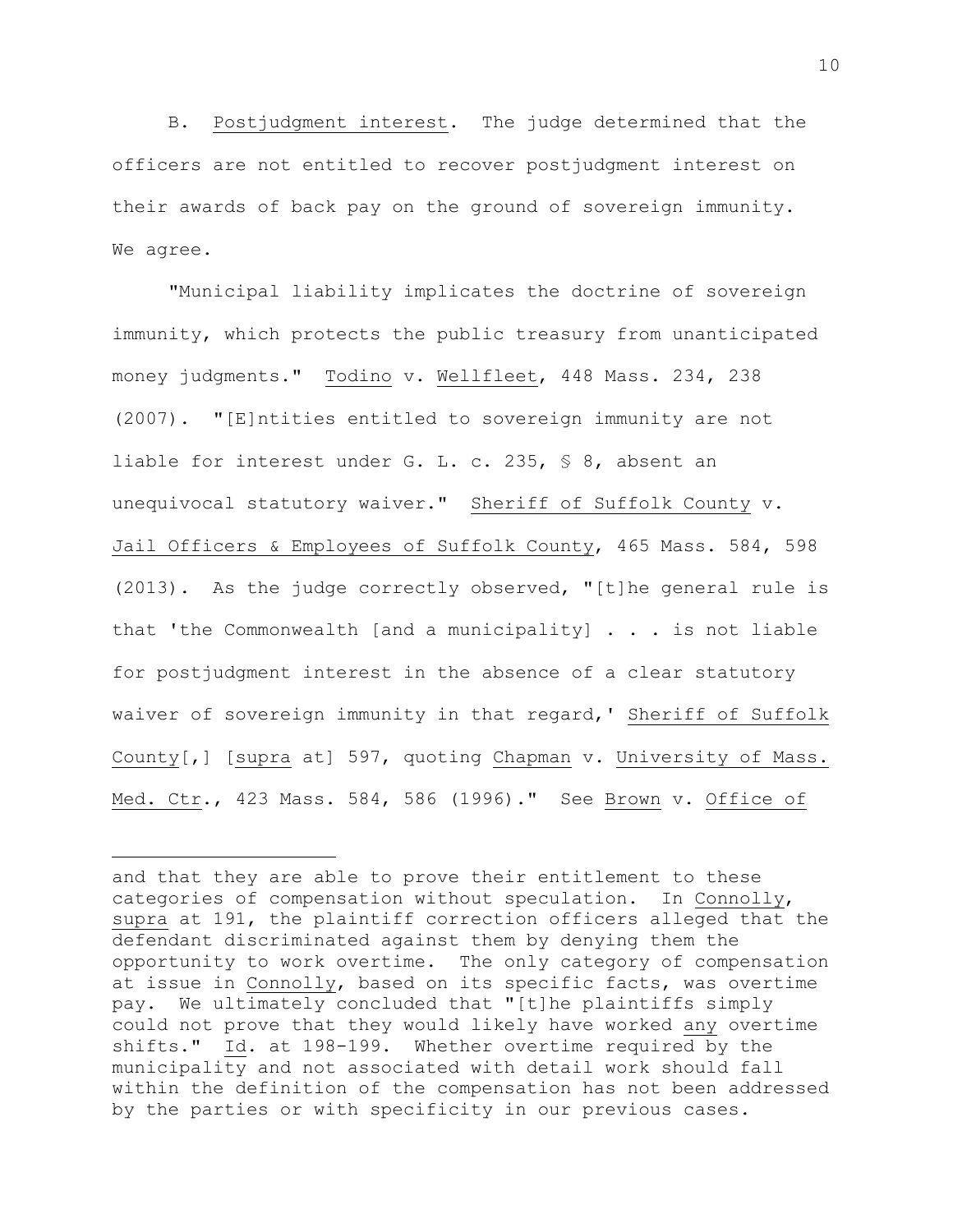the Comm'r of Probation, 475 Mass. 675, 677 (2016) ("G. L. c. 235,  $\frac{6}{5}$  8, ... does not apply to claims against the Commonwealth or its subdivisions. . . . Thus, public employers are not liable for postjudgment interest unless some other statute clearly waives sovereign immunity with respect to such interest").

As the officers concede, there is no express statutory waiver of sovereign immunity from liability for postjudgment interest. The postjudgment interest statute, G. L. c. 235, § 8, does not affect such a waiver.<sup>10</sup> However, the absence of an explicit wavier does not end the inquiry. "If sovereign immunity is not waived expressly by statute, we consider whether governmental liability is necessary to effectuate the legislative purpose" (citation omitted). Todino, 448 Mass. at 238. Thus, the question presented is whether sovereign immunity is waived by necessary implication. See id. at 239.

"Sovereign immunity advances important public policies, and the 'rules of construction governing statutory waivers of sovereign immunity accordingly are stringent'" (citation omitted). Brown, 475 Mass. at 679. "Sovereign immunity from liability for postjudgment interest by necessary implication

<sup>10</sup> General Laws c. 235, § 8, provides: "interest shall be computed upon the amount of [an] award . . . from the time when made to the time the judgment is entered . . . at the same rate per annum as provided for prejudgment interest."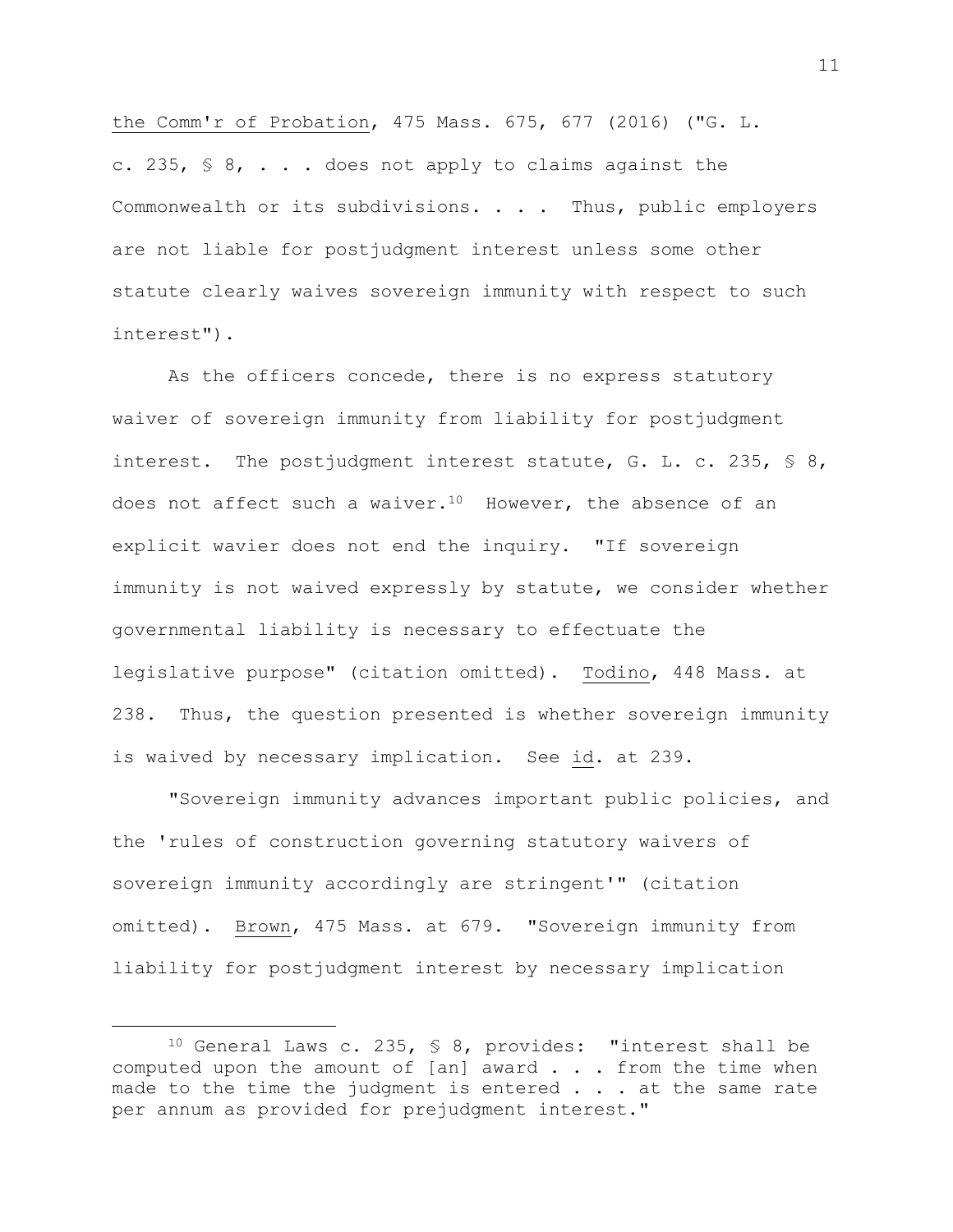requires 'uncommonly forceful language' indicating a legislative intent that the Commonwealth should compensate plaintiffs without any loss whatsoever, including loss of the time value of the money awarded." Id., quoting Todino, 448 Mass. at 235. General Laws c. 31, § 43, provides that if the commission reverses the action of the appointing authority, "the person concerned shall be returned to his position without loss of compensation or other rights." This language is not sufficiently "forceful" for us to conclude that the Legislature clearly intended recovery for postjudgment interest. Brown, supra, quoting Todino, supra.

Todino, on which the officers primarily rely, is not to the contrary. In that case, the Supreme Judicial Court interpreted G. L. c. 41, § 111F, which allows police officers to recover wages of which they are deprived during periods of incapacity through no fault of their own. The court held that the statute waives sovereign immunity from liability for postjudgment interest by necessary implication, because it provides that such officers be compensated "without loss of pay for the period of such incapacity" and that "[a]ll amounts payable under this section shall be paid at the same times and in the same manner as, and for all purposes shall be deemed to be, the regular compensation." See Todino, 448 Mass. at 237-240. Given the clear legislative intent to provide complete relief, the Supreme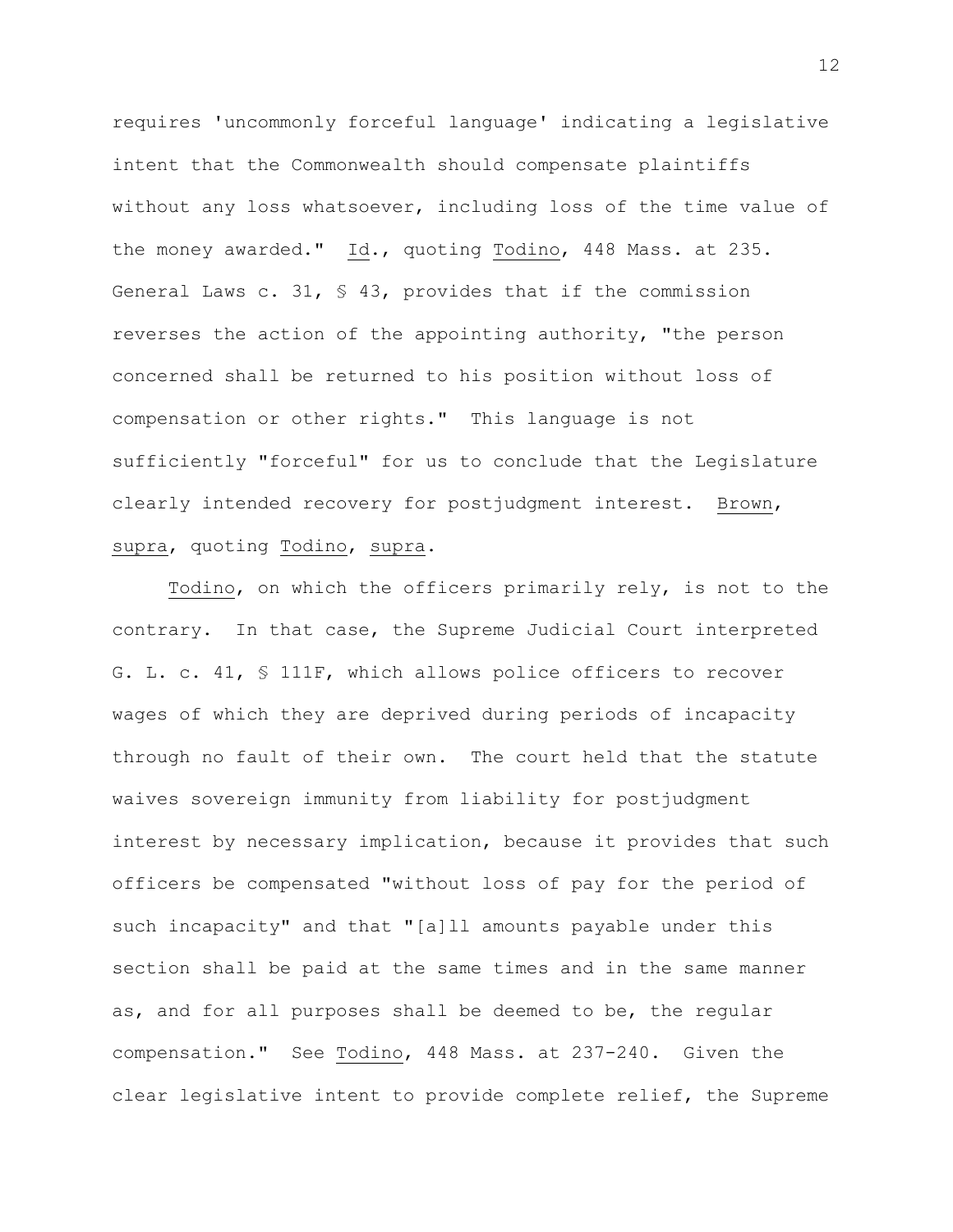Judicial Court concluded that prejudgment interest was deemed "essential to vindicate fully an employee's express right to continued, timely compensation." Id. at 238. But no similar language "indicating such a clear legislative intent to compensate specifically for the time value of money owed," is present in G. L. c. 31, § 43. Brown, 475 Mass. at 681. Accordingly, the judge correctly concluded that sovereign immunity bars the officers from recovering postjudgment interest on the awards at issue. See id.

C. Tax burden. The officers claim they are entitled to an additional monetary award to offset the negative tax consequences of a lump-sum back pay award. $11$  Noting the absence of any authority in Massachusetts for so-called "tax enhancement damages," the judge concluded that the officers were not entitled to receive compensation for any additional tax liability.

While there are no reported decisions from the courts of the Commonwealth addressing this issue, the question is resolved by applying the same analysis that we used to reach the

 $11$  This type of tax offset is referred to by various names, including "tax enhancement remedy" and "tax enhancement damages," Arneson v. Callahan, 128 F.3d 1243, 1247 (8th Cir. 1997), "tax-effect damages," Eshelman v. Agere Sys., Inc., 554 F.3d 426, 441-443 (3d Cir. 2009), and "tax-component award," Vega v. Chicago Park Dist., 954 F.3d 996, 1009-1010 (7th Cir. 2020).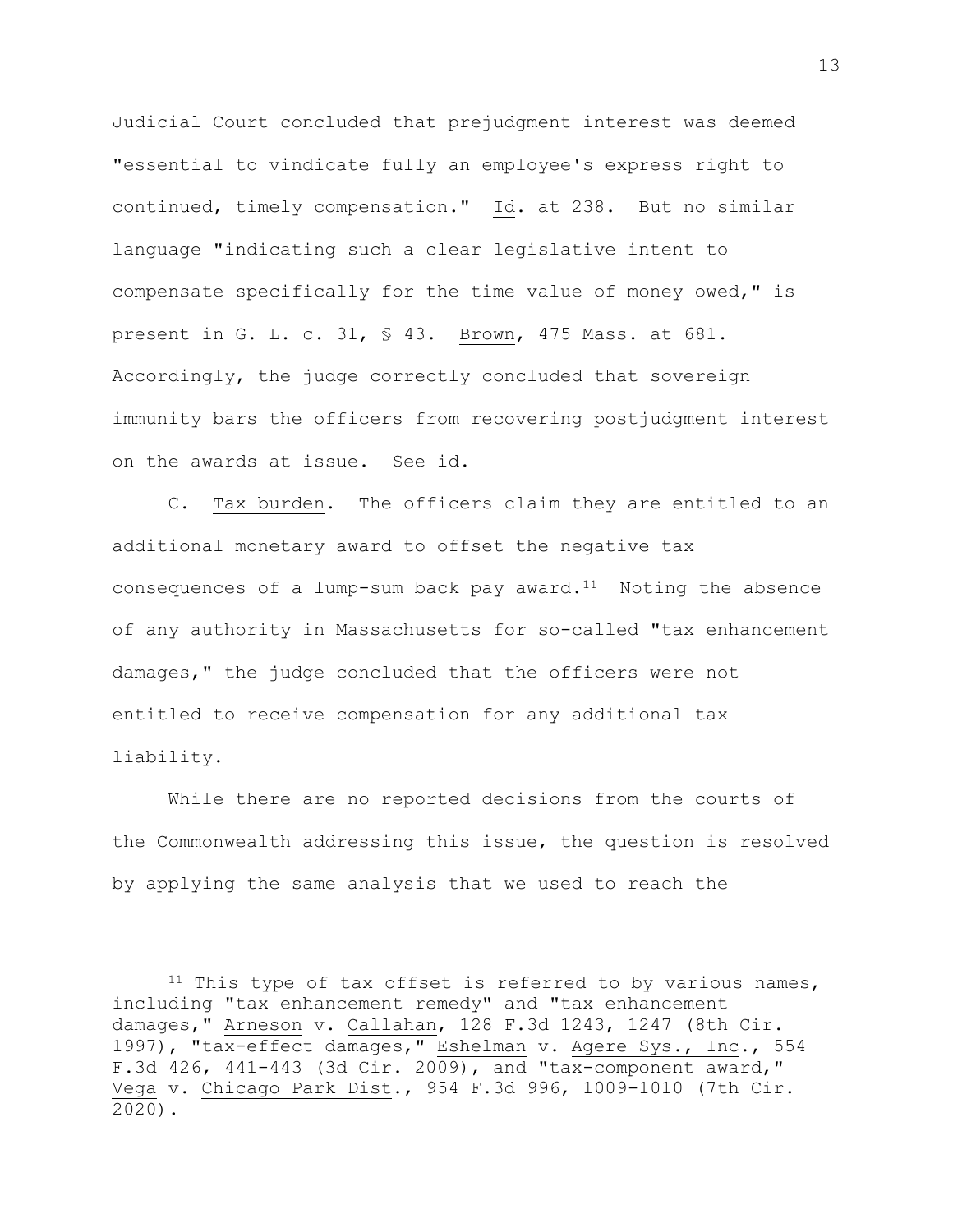conclusion that sovereign immunity bars recovery for postjudgment interest. In sum, in the absence of an express waiver or waiver by necessary implication, the Commonwealth and its instrumentalities, here the department, are immune from liability for tax enhancement damages on an award of back pay. See Brown, 475 Mass. at 679.

II. Department's cross appeal. The department likewise challenges three aspects of the judge's decision. First, the department argues that the officers are not entitled to prejudgment interest. Second, the department claims that it met its evidentiary burden on mitigation of damages and, therefore, Officers Harris, Downing, Jones, and Washington are not entitled to back pay for the periods in which they did not work and that Officers McGowan and Beckers are not entitled to any back pay. Lastly, the department claims that the officers' back pay award should be offset by any earnings and wages that the officers earned from second and third jobs and overtime following the termination of their employment. We address each issue in turn.

A. Prejudgment interest. The judge concluded that the officers are entitled to prejudgment interest on the ground that G. L. c. 231, § 6C, which provides for an award of interest in all actions based on contractual obligations, waives sovereign

14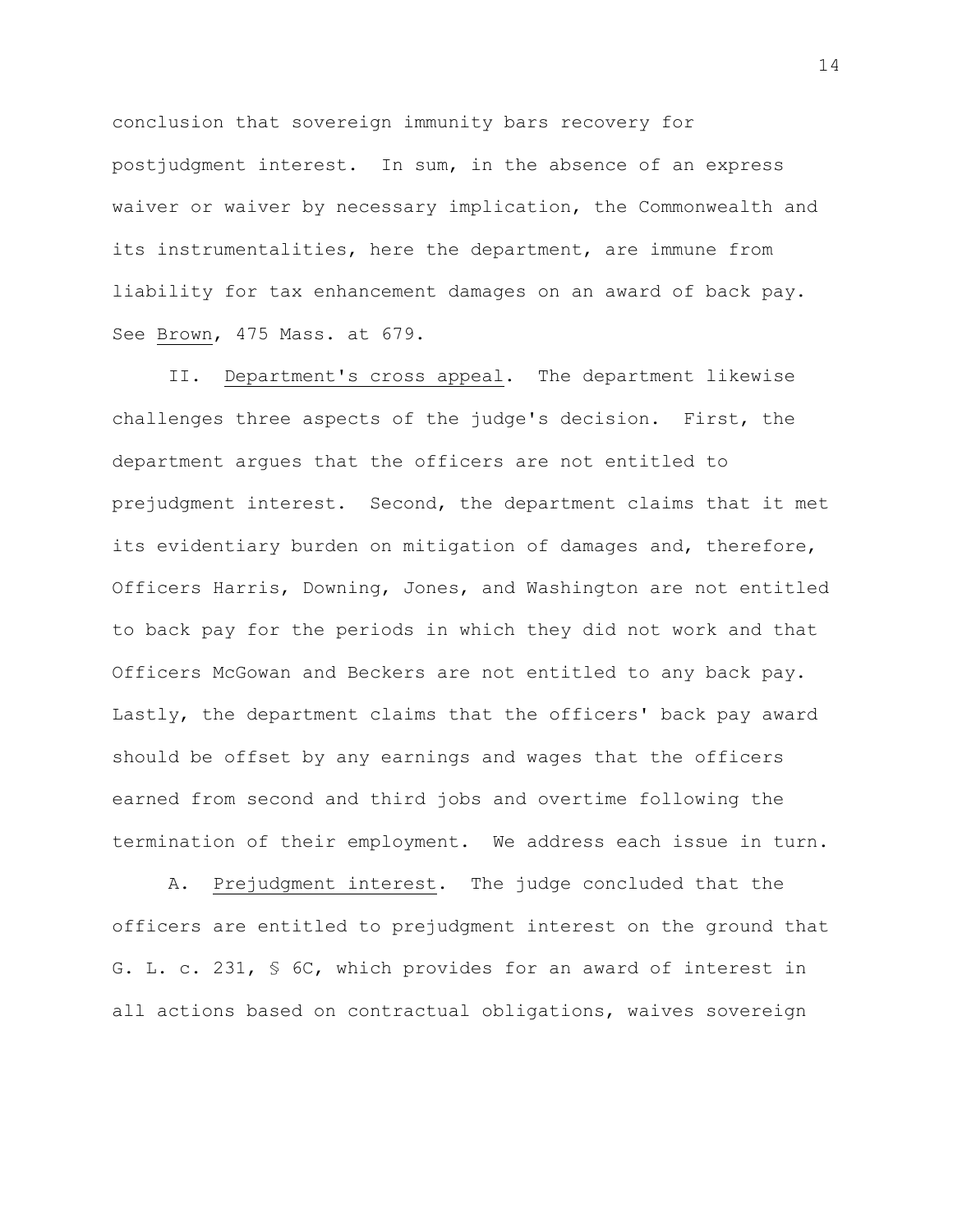immunity.<sup>12</sup> In reaching his conclusion, the judge principally relied on our decision in Thibodeau v. Seekonk, 52 Mass. App. Ct. 69 (2001), and our interpretation in that case of G. L. c. 231, § 6C. We agree that the question is controlled by Thibodeau and that the department is liable for prejudgment interest.

In Thibodeau, supra at 70, the plaintiff firefighter had been demoted from his position as captain to that of lieutenant. After successfully challenging that demotion, he sought prejudgment interest on an award of back wages. See id. We concluded that, pursuant to G. L. c. 231, § 6C, interest on a back pay award due to the firefighter should have been calculated from the date of the firefighter's demotion instead of from the date he filed his action in the Superior Court. See id. at 73-74. Although Thibodeau involved a slightly different question, by analogy it stands for the proposition that where, as here, a contractual relationship exists between the employee and the government employer, § 6C waives sovereign immunity with

<sup>12</sup> General Laws c. 231, § 6C, states:

<sup>&</sup>quot;In all actions based on contractual obligations, upon a verdict, finding or order for judgment for pecuniary damages, interest shall be added by the clerk of the court to the amount of damages, at the contract rate, if established, or at the rate of twelve per cent per annum from the date of the breach or demand."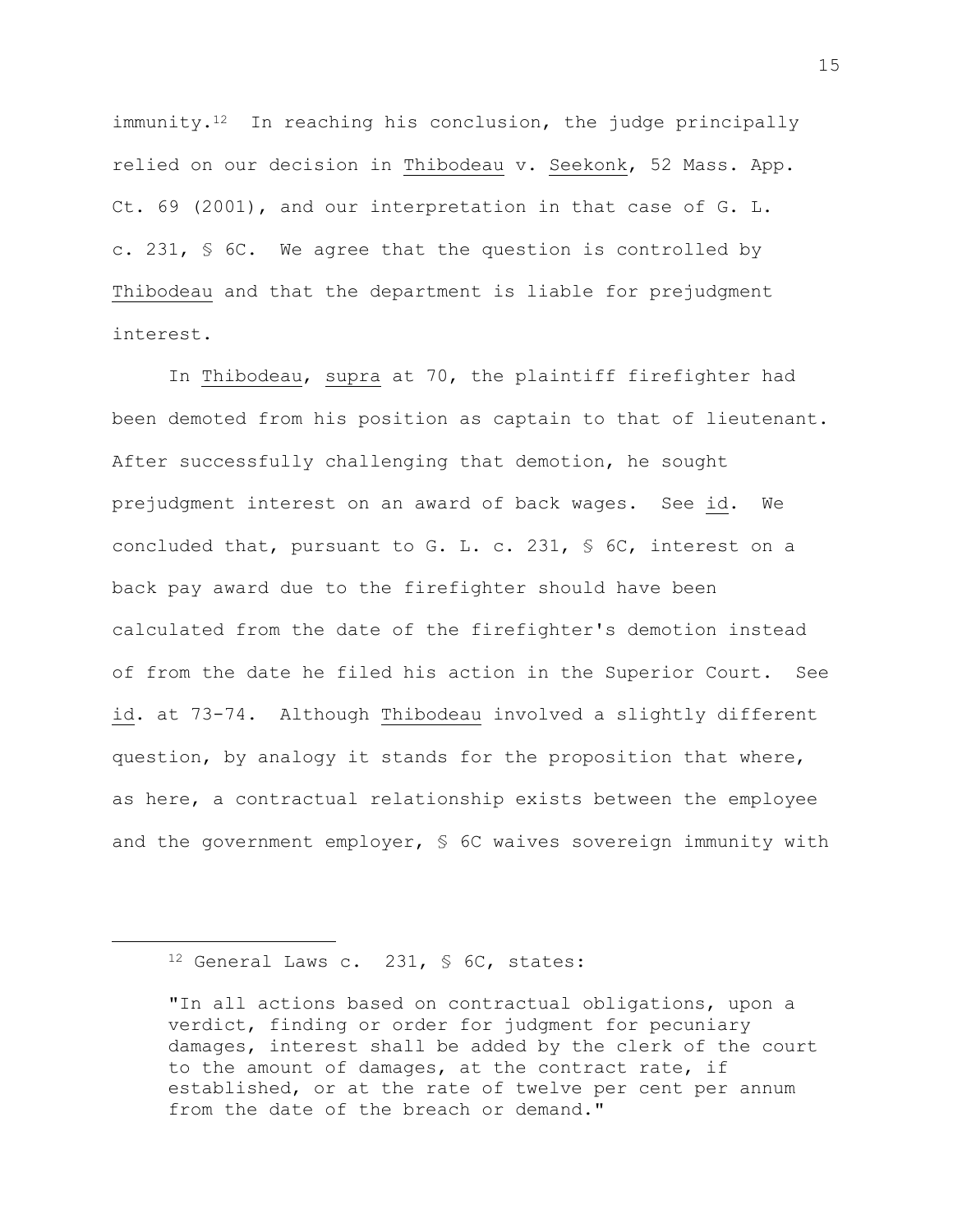regard to prejudgment interest.<sup>13</sup> Moreover, both in Selectmen of Framingham, 11 Mass. App. Ct. at 662, and in White, 57 Mass. App. Ct. at 360, we affirmed awards of interest, albeit without discussion. We also agree with the judge's observation that the Legislature, presumably, is aware of our prior decisions awarding interest in similar circumstances, and it has not enacted legislation to clarify or overrule these decisions. See Hertrais, 325 Mass. at 61.

B. Mitigation. The department asserts that the judge erred in concluding that it failed to meet its burden to show that the officers did not mitigate their damages. We disagree.

It is well established that a public employee who is wrongfully discharged has a duty to mitigate damages by "dispos[ing] of his time in a reasonable way, so as to obtain as large compensation as possible, and to use honest, earnest and intelligent efforts to this end." Sheriff of Suffolk County, 465 Mass. at 589, quoting Maynard v. Royal Worcester Corset Co., 200 Mass. 1, 6 (1908). The employer, however, bears the burden

<sup>&</sup>lt;sup>13</sup> We are not persuaded by the department's argument that the officers have no contractual relationship with the commission and that therefore G. L. c. 231, § 6C, does not apply. The Supreme Judicial Court has held that interest is available in actions based on "obligations that derive from an agreement and those imposed by statute," Lexington v. Bedford, 378 Mass. 562, 576 (1979), and we have held that interest under § 6C on a civil service employee's back pay award is appropriate, Selectmen of Framingham, 11 Mass. App. Ct. at 662.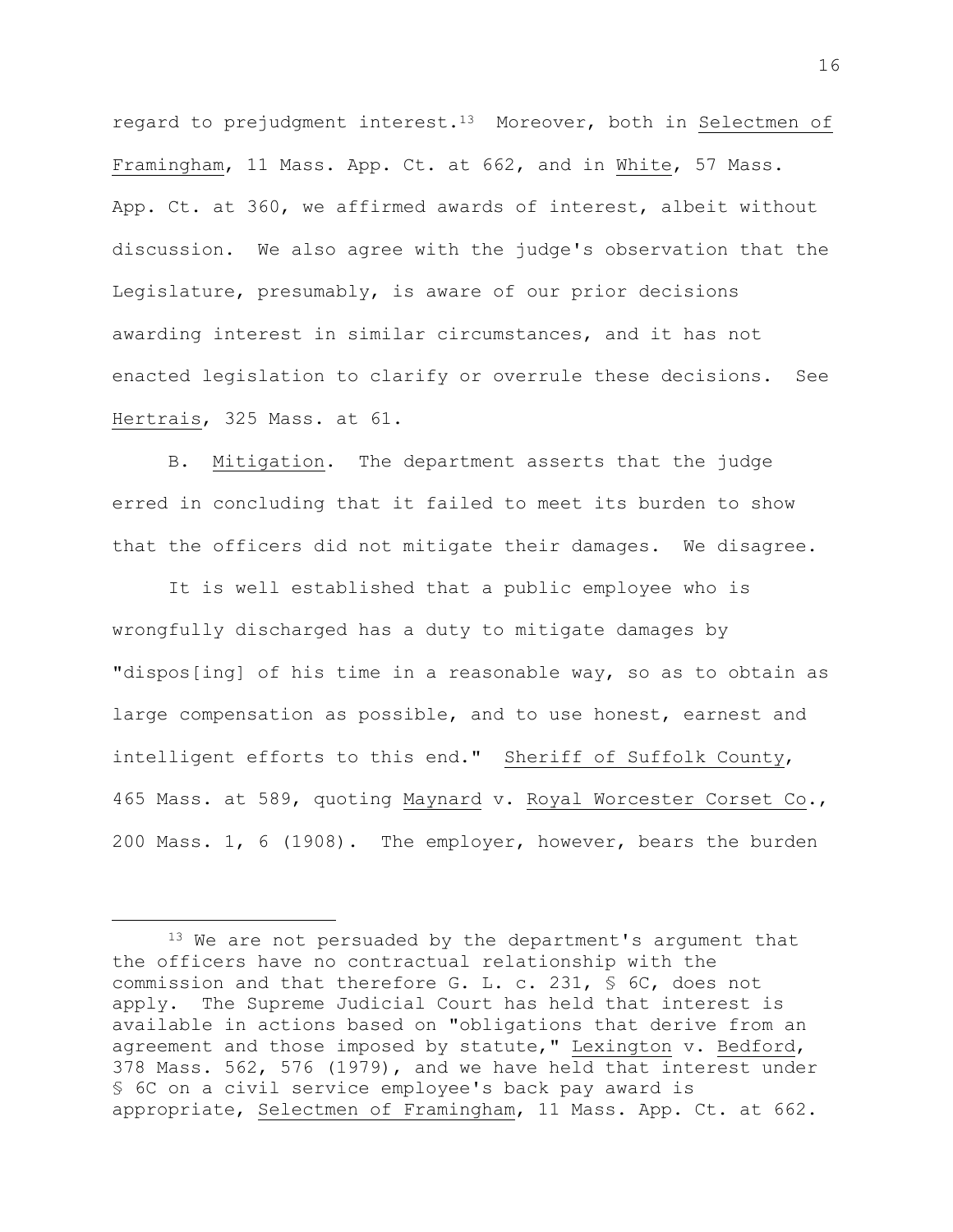of proving that the employee failed to mitigate his damages. See Sheriff of Suffolk County, supra at 592. In order to meet this burden, the employer must show the following:

"(a) one or more discoverable opportunities for comparable employment were available in a location as convenient as, or more convenient than, the place of former employment, (b) the improperly discharged employee unreasonably made no attempt to apply for any such job, and (c) it was reasonably likely that the former employee would obtain one of those comparable jobs" (citation omitted).

Id. The duty to find "comparable employment" does not require the employee to "go into another line of work [or] accept a demotion." Id. at 593, quoting Ford Motor Co. v. Equal Employment Opportunity Comm'n, 458 U.S. 219, 231 (1982). The employer must therefore show the availability of substantially similar employment that "offer[ed] similar long-term benefits and opportunities for promotion as compared to the original position." Sheriff of Suffolk County, supra at 593, citing Greenway v. Buffalo Hilton Hotel, 951 F. Supp. 1039, 1061 (W.D.N.Y. 1997), aff'd as modified, 143 F.3d 47 (2d Cir. 1998) ("In order for the work to be comparable or substantially similar, the new position must afford a plaintiff virtually identical promotional opportunities, compensation, job responsibilities, working condition, and status as the former position").

It is undisputed that four of the officers obtained interim employment during some portions of the time period in question.

17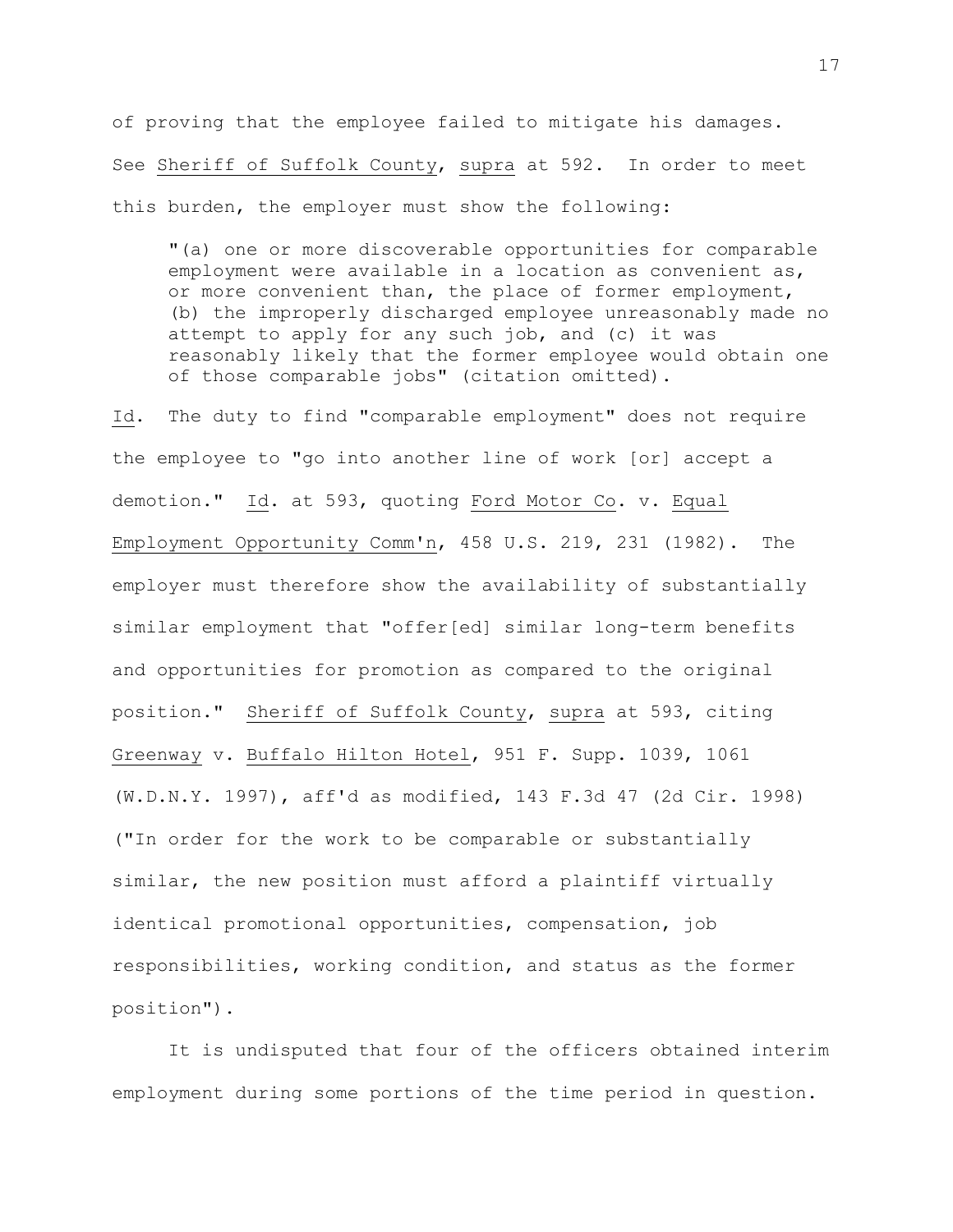Officer Downing obtained employment as a security guard. Officer Washington worked as a delivery driver with United Parcel Service (UPS). Officer Jones earned income by working for a tree-trimming service, and Officer Harris obtained a position with financial services provider Fidelity from which he resigned after two years. In addition, there was evidence that two of the four officers who were discharged and not reinstated, Officers Hogan and Wade, obtained employment as a correction officer and as an officer with the United States Transportation Security Administration (TSA), respectively. The judge considered this evidence and concluded that none of these jobs offered the same level of stability, benefits, or opportunities for promotion as employment as a Boston police officer provided. The judge wrote:

"Notably, the position of Boston police officer offers substantial opportunities for promotion and numerous benefits, such as . . . opportunities for further job training. As to the issue of job stability, this litigation illustrates the difficulties associated with terminating Boston police officers thereby demonstrating that the position is extremely stable."

In addition, the judge observed that even if comparable employment was available to the officers on the date of their respective terminations, the department failed to show that it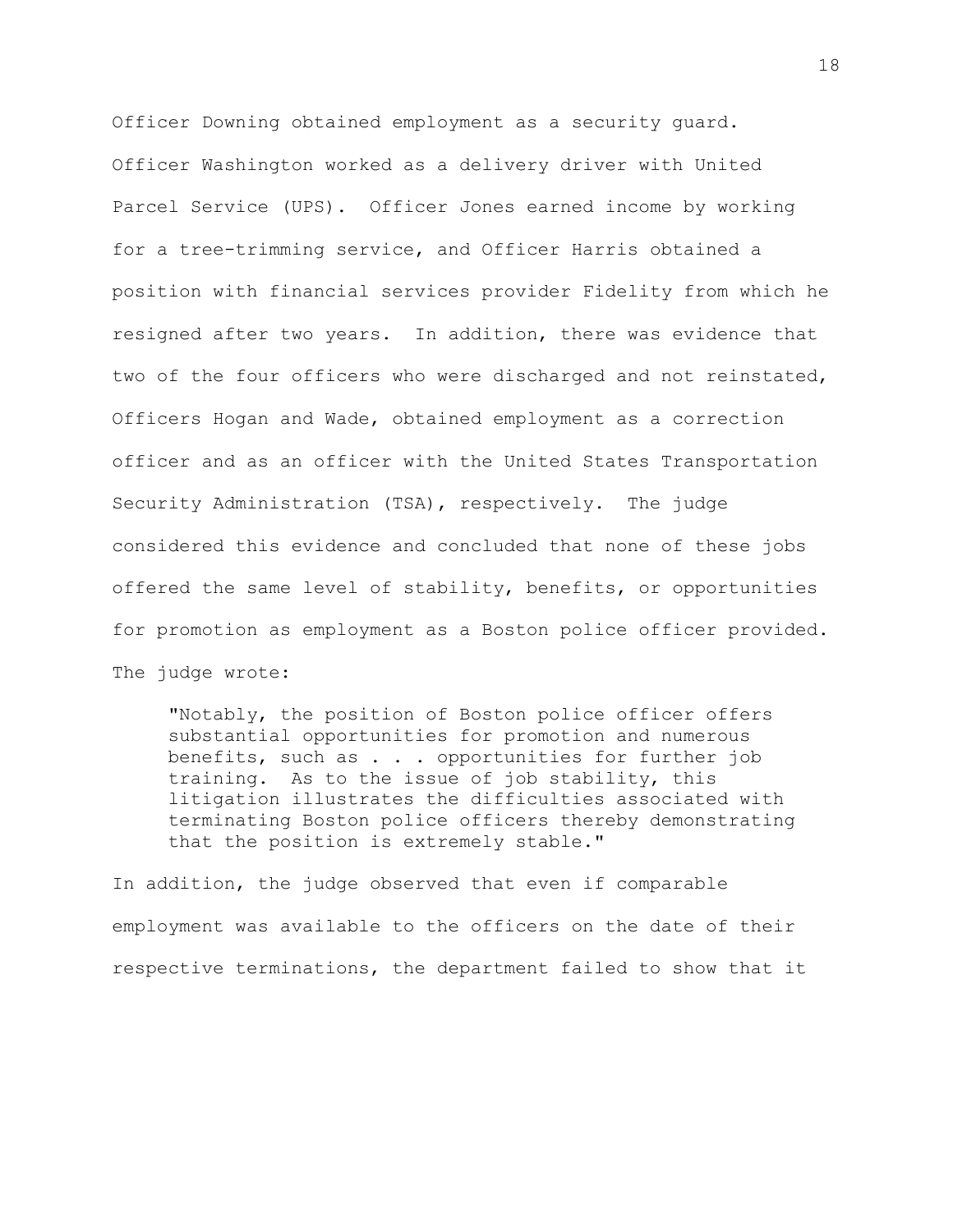was reasonably likely that the officers could obtain such employment given the reason for their discharge.<sup>14</sup>

We agree with the judge's reasoning and his conclusion. It matters not, as the department argues, that some of the officers were not employed for some periods of time or that Officers Beckers and McGowan did not obtain employment as a TSA officer, a UPS driver, a correction officer, or something similar. Even assuming that the officers did not use reasonable efforts at all times to find suitable employment "so as to obtain as large compensation as possible," Sheriff of Suffolk County, 465 Mass. at 589, the department would not prevail because it has not shown the availability of comparable employment and the likelihood that the officers could have obtained it, see id. at 592.

The department relies on Quint v. A.E. Staley Mfg. Co., 172 F.3d 1, 16 (1st Cir. 1999), where the United States Court of Appeals for the First Circuit adopted a rule that "relieve[s] the defendant-employer of the burden to prove the availability of substantially equivalent jobs . . . once it has been shown that the former employee made no effort to secure suitable

L,

<sup>&</sup>lt;sup>14</sup> The judge observed: "Given that [the department] terminated each of these four officers for essentially using cocaine while they were employed as Boston police officers, it is highly unlikely that the officers could obtain a comparable position even if [the department] had produced evidence to suggest that such opportunities were available."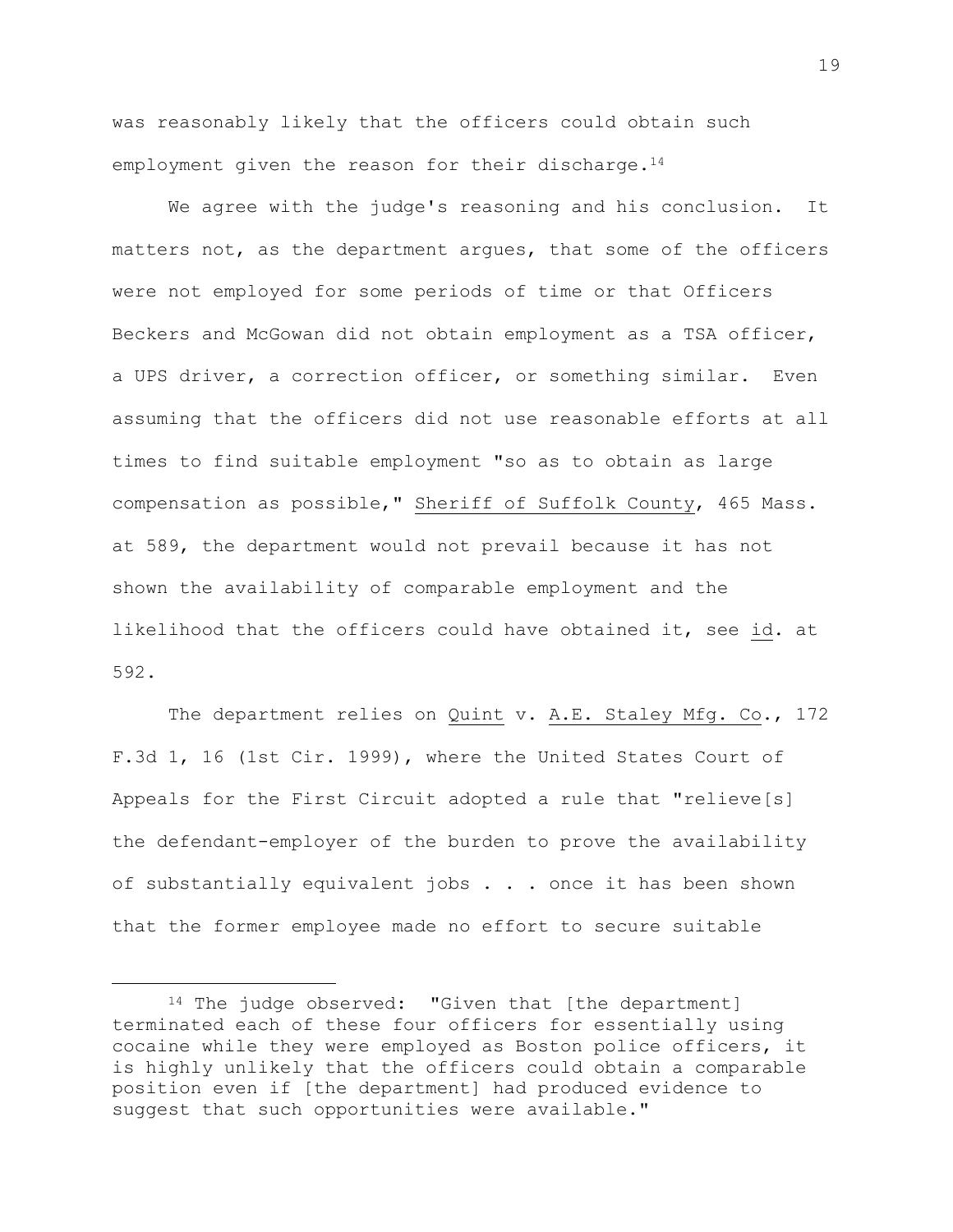employment" and urges us to adopt a similar rule. However, the Supreme Judicial Court expressly declined to adopt this rule in Sheriff of Suffolk County, 465 Mass. at 594. Instead, the court agreed with "the Sixth Circuit that 'basic principles of equity and fairness mandate that the burden of proof must remain on the employer because the employer's illegal discharge of the employee precipitated the search for another job.'" Id. at 594- 595, quoting National Labor Relations Bd. v. Westin Hotel, 758 F.2d 1126, 1130 (6th Cir. 1985). Because the department has not met its burden on mitigation, the officers are entitled to an award of back pay that covers the entire period of their unlawful separation from the department.<sup>15</sup>

C. Income earned from overtime and second and third jobs. The department asked the judge to "offset from any back pay awarded to the six officers[] any overtime earnings and wages that they earned from second and/or third jobs." As we have noted, the officers agreed that unemployment compensation and "straight-time earnings from primary interim jobs" were properly deducted from their back pay award, but they claimed that earnings, including overtime earnings, from second and third jobs should not be subtracted. The judge agreed with the

<sup>&</sup>lt;sup>15</sup> The officers agreed that unemployment compensation and "straight-time earnings from primary interim jobs" were properly deducted from their back pay award.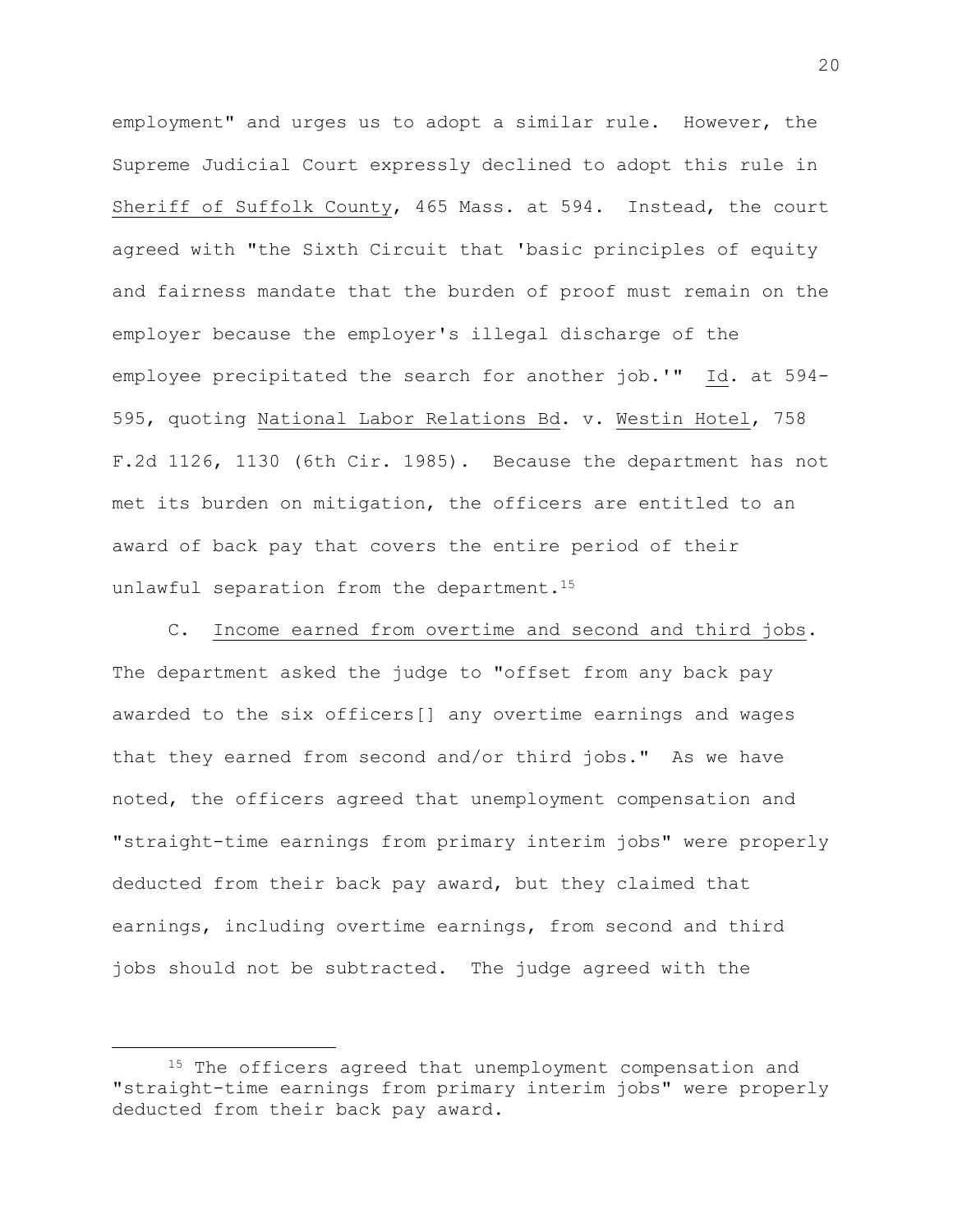officers, reasoning that "[a]s a matter of fairness, such offsets are inappropriate." He further explained: "The officers who worked overtime and/or second and third jobs chose to sacrifice their own time outside of their regular working hours to obtain these additional earnings" and "[a]llowing [the department] to offset [these additional earnings] from any back pay . . . would result in additional [losses] to the officers." The department argues that because a back pay award should not make a public employee "more than whole," as a matter of law, it is entitled to deduct all of the officers' earnings acquired during the interim period regardless of the source of those earnings.

While there are no reported decisions from courts in the Commonwealth addressing this precise issue, the officers urge us to adopt the reasoning of the judge and conclude that because they are not entitled to receive compensation for the estimated overtime and paid detail they would have worked, the department is not entitled to subtract their earnings, including overtime earnings, from second and third jobs. We agree. Fairness is a factor that should not be overlooked in any circumstances and no less so here. Consequently, we conclude that the so-called "extra" amounts earned by the officers, that is, the amounts earned in addition to their base salary from their primary